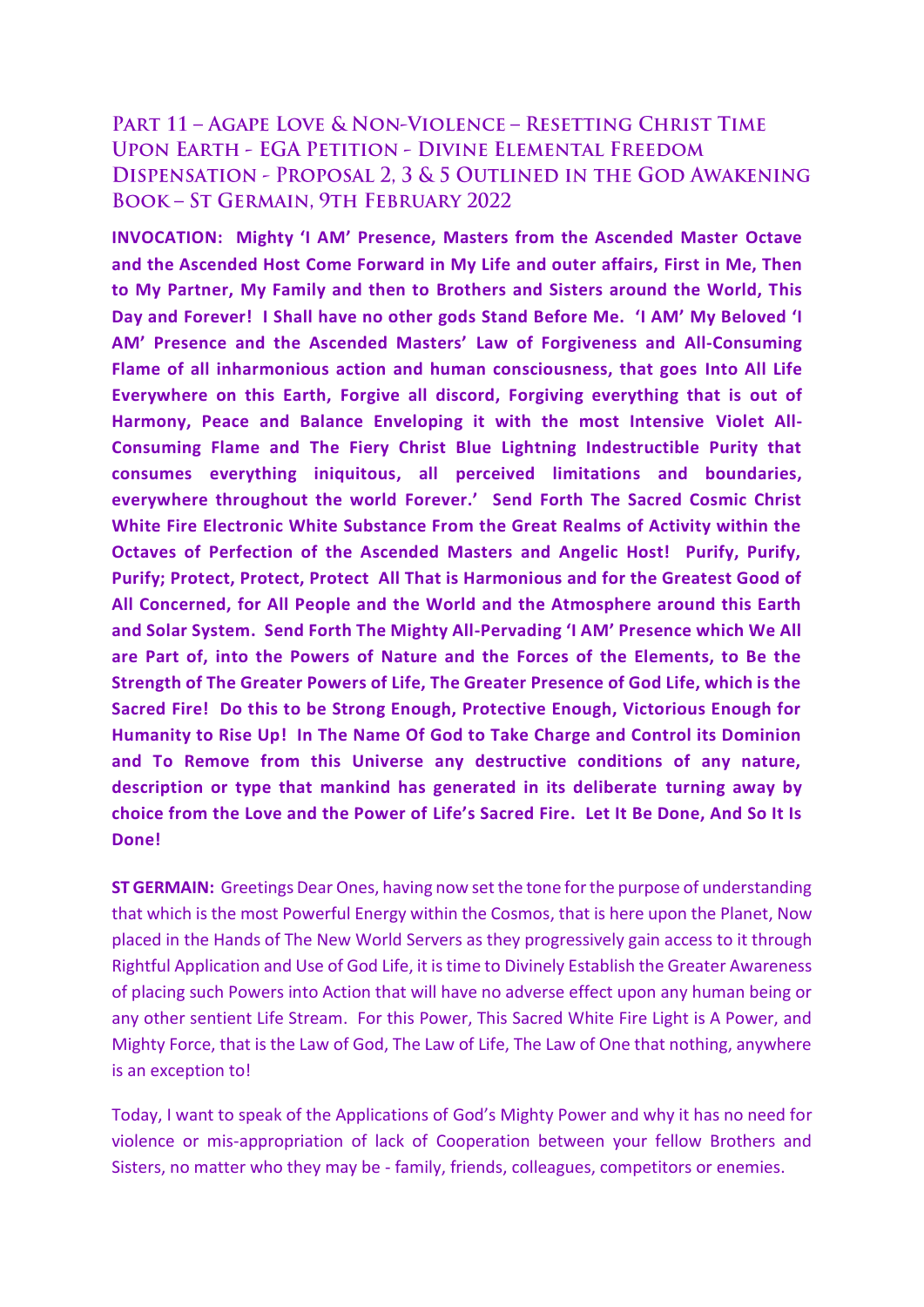I Am Electing today to Use an essay by a learned young lady, born in Bulgaria, and who moved to America, educated in the University of Pennsylvania. Her name is Maria Popova! Maria is a forward thinker, a writer of literary and arts, commentary and cultural criticism that has found wide appeal, both for her writing and for the visual stylistics that accompany it. Maria wrote a review based upon Dr. Martin Luther King's commentaries, which were akin to the Christian social ethics and the New Testament concept of *'love',* heavily in his writings and speeches. Dr. King was as influenced by Eastern Spiritual Traditions, Gandhi's political writings, Buddhism's notion of the interconnectedness of all beings, and Ancient Greek philosophy. His enduring ethos at its core is non-religious. Rather, it champions a set of Moral, Spiritual and civic responsibilities that Fortifies humanity, individually and collectively.

Already you may be able to begin to see where 'I Am' going with this in relationship to the New True Constitution and the New Declaration for the Freedom of Humanity. Martin's writings and speeches were always based upon the Foundations of which the Declaration of Independence and the US Constitution were Conceived, Divine Love and Cosmic Law!

**Maria** tells us, "Nowhere does he *(Martin Luther King)* transmute Spiritual ideas from various traditions into secular principles more masterfully than in his extraordinary 1958 essay *'An Experiment in Love'*, in which he examines the six essential principles of his philosophy of nonviolence, debunks popular misconceptions about it and considers how these basic tenets can be used in guiding any successful movement of nonviolent resistance. Penned five years before his famous Letter from Birmingham City Jail, and exactly a decade before his assassination, the essay was eventually included in the indispensable, *'A Testament of Hope: The Essential Writings and Speeches of Martin Luther King, Junior'*. (Required reading for every human being with a clicking mind and a ticking heart).

In the first of the six basic philosophies, Dr. King addresses the tendency to mistake nonviolence for passivity, pointing out that it is a form not of cowardice, but of courage, whereby he said;"

**MARTIN LUTHER KING:** *"It must be emphasized that nonviolent resistance is not a method for cowards; it does resist. If one uses this method because he is afraid or merely because he lacks the instruments of violence, he is not truly nonviolent. This is why Gandhi often said that if cowardice is the only alternative to violence, it is better to fight. The way of nonviolent resistance … is ultimately the way of the strong man. It is not a method of stagnant passivity… For while the nonviolent resister is passive in the sense that he is not physically aggressive toward his opponent, his mind and his emotions are always active, constantly seeking to persuade his opponent that he is wrong. The method is passive physically but strongly active spiritually. It is not passive non-resistance to evil; it is active nonviolent resistance to evil."*  End Excerpt.

**MARIA POPOVA:** "He turns to the second tenet of nonviolence:"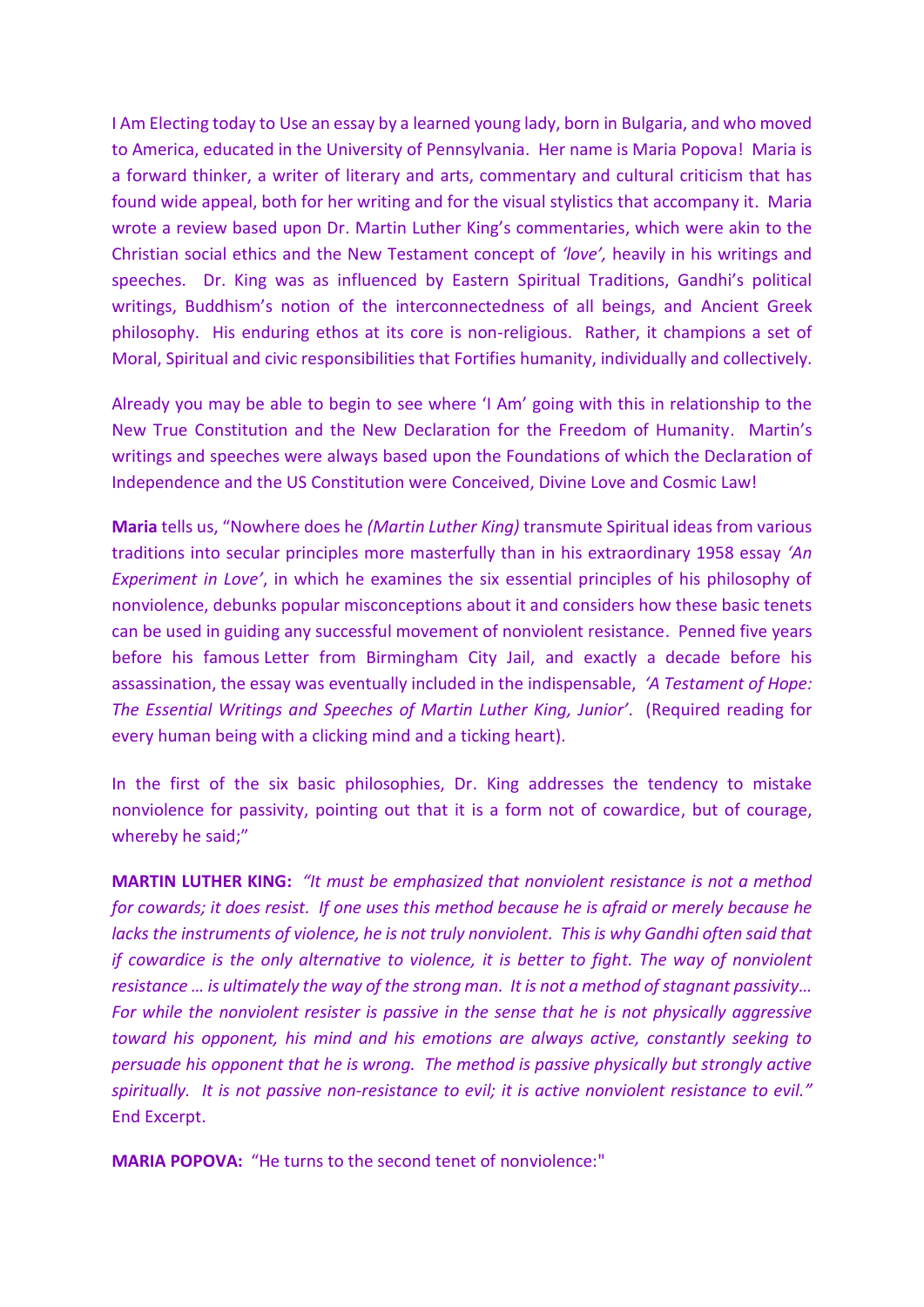**MARTIN LUTHER KING:** *"Nonviolence … does not seek to defeat or humiliate the opponent, but to win his friendship and understanding. The nonviolent resister must often express his protest through non-cooperation or boycotts, but he realizes that these are not ends themselves; they are merely means to awaken a sense of moral shame in the opponent. The end is redemption and reconciliation. The aftermath of nonviolence is the creation of the beloved community, while the aftermath of violence is tragic bitterness."* End Excerpt.

**MARIA POPOVA:** "In considering the third characteristic of nonviolence, Dr. King appeals to the conscientious recognition that those who perpetrate violence are often victims themselves:"

**MARTIN LUTHER KING:** *"The attack is directed against forces of evil rather than against persons who happen to be doing the evil. It is the evil that the nonviolent resister seeks to defeat, not the persons victimized by the evil. If he is opposing racial injustice, the nonviolent resister has the vision to see that the basic tension is not between the races… The tension is, at bottom, between justice and injustice, between the forces of light and the forces of darkness…. We are out to defeat injustice and not white persons who may be unjust."* End Excerpt.

**MARIA POPOVA:** "Out of this recognition flows the fourth tenet:"

**MARTIN LUTHER KING:** *"Nonviolent resistance requires a willingness to accept suffering without retaliation, to accept blows from the opponent without striking back. The nonviolent resister is willing to accept violence if necessary, but never to inflict it. He does not seek to dodge jail. If going to jail is necessary, he enters it "as a bridegroom enters the bride's chamber."* End Excerpt.

**MARIA POPOVA:** "That, in fact, is precisely how Dr. King himself [entered jail five years later.](https://www.themarginalian.org/2015/03/18/martin-luther-king-letter-from-birmingham-city-jail/) To those sceptical of the value of turning the other cheek, he offers:"

**MARTIN LUTHER KING:** *"Unearned suffering is redemptive. Suffering, the nonviolent resister realizes, has tremendous educational and transforming possibilities."* End Excerpt.

**MARIA POPOVA:** "The fifth basic philosophy turns the fourth inward and arrives at the most central point of the essay, the noblest use of what we call *'love'*:"

**MARTIN LUTHER KING***: "Nonviolent resistance avoids not only external physical violence but also internal violence of spirit. The nonviolent resister not only refuses to shoot his opponent, but he also refuses to hate him. At the centre of nonviolence stands the principle of love. The nonviolent resister would contend that in the struggle for human dignity, the oppressed people of the world must not succumb to the temptation of becoming bitter or indulging in hate campaigns. To retaliate in kind would do nothing but intensify the existence of hate in the universe. Along the way of life, someone must have sense enough and morality enough to*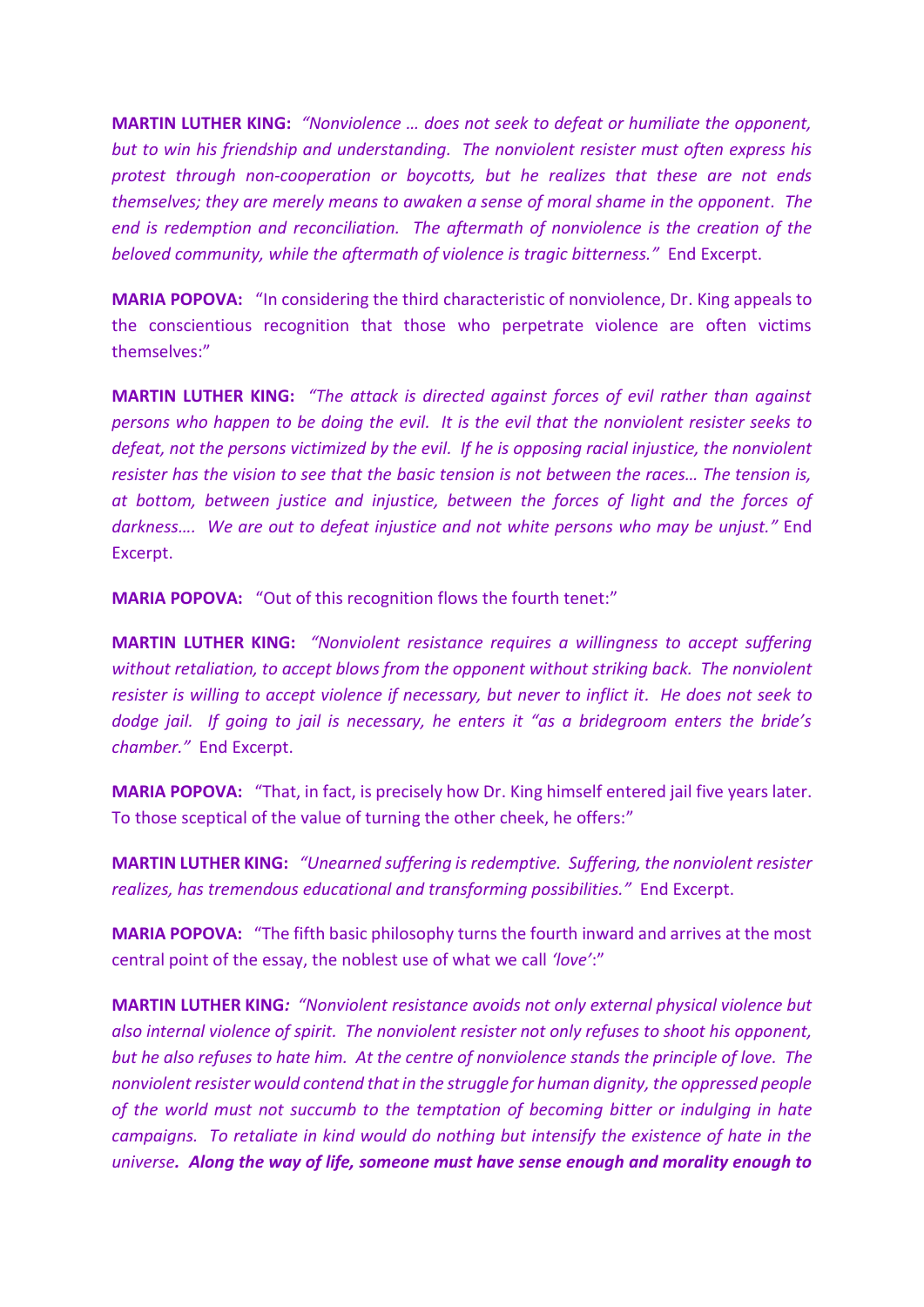*cut off the chain of hate. This can only be done by projecting the ethic of love to the center of our lives."* End Excerpt.

**MARIA POPOVA:** "Here, Dr. King turns to Ancient Greek philosophy, pointing out that the love he speaks of is not the sentimental or affectionate kind, *'it would be nonsense to urge men to love their oppressors in an affectionate sense'*, he readily acknowledges, but love in the sense of understanding and redemptive goodwill. The Greeks called this agape, a love distinctly different from the eros, reserved for our lovers, or philia, with which we love our friends and family. Dr. King explains:"

**MARTIN LUTHER KING:** *"Agape means understanding, redeeming good will for all men. It is an overflowing love which is purely spontaneous, unmotivated, groundless, and creative. It is not set in motion by any quality or function of its object… Agape is disinterested love. It is a love in which the individual seeks not his own good, but the good of his neighbour. Agape does not begin by discriminating between worthy and unworthy people, or any qualities people possess. It begins by loving others for their sakes. It is an entirely 'neighbour-regarding concern for others', which discovers the neighbour in every man it meets.*

*"Therefore, agape makes no distinction between friend and enemy; it is directed toward both. If one loves an individual merely on account of his friendliness, he loves him for the sake of the benefits to be gained from the friendship, rather than for the friend's own sake. Consequently, the best way to assure oneself that love is disinterested is to have love for the enemyneighbour from whom you can expect no good in return, but only hostility and persecution."* End Excerpt.

**MARIA POPOVA:** "This notion is nearly identical to one of Buddhism's four Brahma Viharas, or divine attitudes, the concept of [Metta,](https://www.themarginalian.org/2015/05/27/dani-shapiro-devotion/) often translated as lovingkindness or benevolence. The parallel speaks not only to Dr. King's extraordinarily diverse intellectual toolkit of influences and inspirations, a high form of [combinatorial creativity](https://www.themarginalian.org/2015/05/21/montaigne-curation-originality-opinion/) necessary for any meaningful contribution to humanity's [common record,](https://www.themarginalian.org/2012/10/11/as-we-may-think-1945/) but also to the core commonalities between the world's major spiritual and philosophical traditions.

"In a sentiment that Margaret Mead and James Baldwin would echo twelve years later in their [spectacular conversation on race](https://www.themarginalian.org/tag/a-rap-on-race/)."

*"In any oppressive situation both groups suffer, the oppressors and the oppressed," Mead observed, asserting that the oppressors suffer morally with the recognition of what they're committing, which Baldwin noted is 'a worse kind of suffering'."* End Excerpt.

**MARIA POPOVA:** "Dr. King adds:"

**MARTIN LUTHER KING:** *"Another basic point about agape is that it springs from the need of the other person, his need for belonging to the best in the human family… Since the white*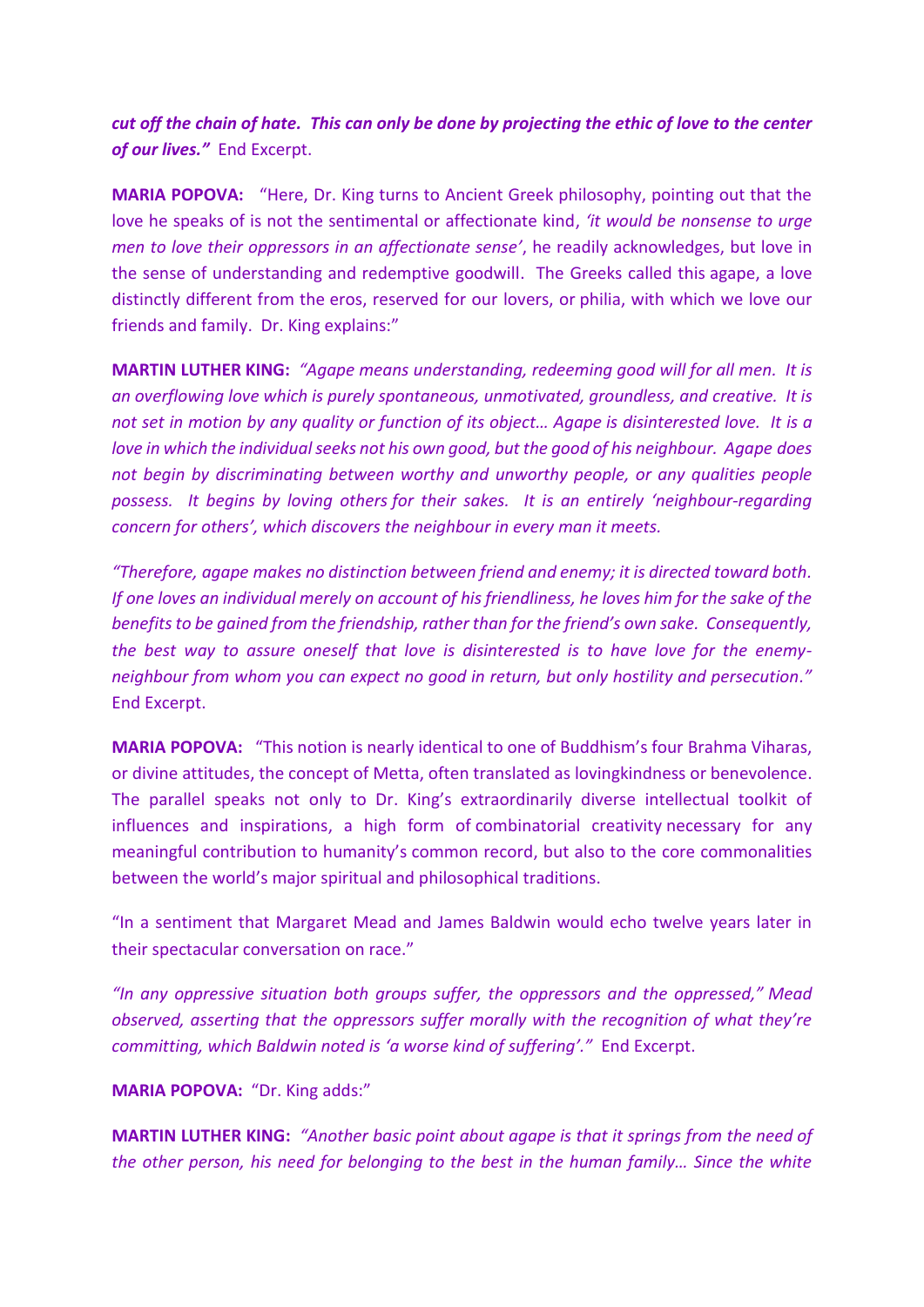*man's personality is greatly distorted by segregation, and his soul is greatly scarred, he needs the love of the Negro. The Negro must love the white man, because the white man needs his love to remove his tensions, insecurities, and fears.*

*"At the heart of Agape, he argues, is the notion of forgiveness, something Mead and Baldwin also [explored with great intellectual elegance.](https://www.themarginalian.org/2015/03/19/a-rap-on-race-margaret-mead-and-james-baldwin/)"* End Excerpt.

**MARIA POPOVA:** "Dr. King writes:"

**MARTIN LUTHER KING:** *"Agape is not a weak, passive love. It is Love in Action… Agape is a willingness to go to any length to restore community. It is a willingness to forgive, not seven times, but seventy times seven to restore community. If I respond to hate with a reciprocal hate I do nothing but intensify the cleavage in broken community. I can only close the gap in broken community by meeting hate with love.*

**MARIA POPOVA:** *"With this, he turns to the sixth and final principle of nonviolence as a force of justice, undergirded by the nonreligious form of spirituality that Dani Shapiro elegantly termed 'an animating presence' and Alan Lightman described as 'the transcendence of this strange and shimmering world'[.](https://www.themarginalian.org/2014/01/15/alan-lightman-accidental-universe-science-spirituality/)* Dr. King writes:"

**MARTIN LUTHER KING:** *"Nonviolent resistance is based on the conviction that the universe is on the side of Justice. Consequently, the believer in nonviolence has deep faith in the future. This faith is another reason why the nonviolent resister can accept suffering without retaliation. For he knows that in his struggle for justice he has Cosmic Companionship. It is true that there are devout believers in nonviolence who find it difficult to believe in a personal God. But even these persons believe in the existence of some Creative Force that works for universal wholeness. Whether we call it an unconscious process, an impersonal Brahman, or a Personal Being of matchless power of infinite love, there is a Creative Force in this universe that works to bring the disconnected aspects of reality into a Harmonious Whole."* 

End of Excerpts and Maria Popova's sharing!

**ST.GERMAIN:** Beloved Brothers and Sisters, I bring this forward today so that for the future readers who come to these Discourses will not misunderstand the Use of such Power against the dark forces. Nowhere, does God or the Masters speak of any sort of attack, discrimination, right or wrong or the need of any sort of violence against the powers of dark from the Powers of Light!

In the True Constitution Discourses, I spoke to you about Rising Up! In The Name of God!

**To Rise Up! In the Name of God,** not by angry means, violence, or protests that project unbalanced emotions. But in ways of Peaceful means, Balanced means, Gentle Hands of God's Grace. Can you imagine, sense, or feel a Loving Walk in Celebration of Knowing the Truth, toward your Houses of Parliament, your banks and other administrational and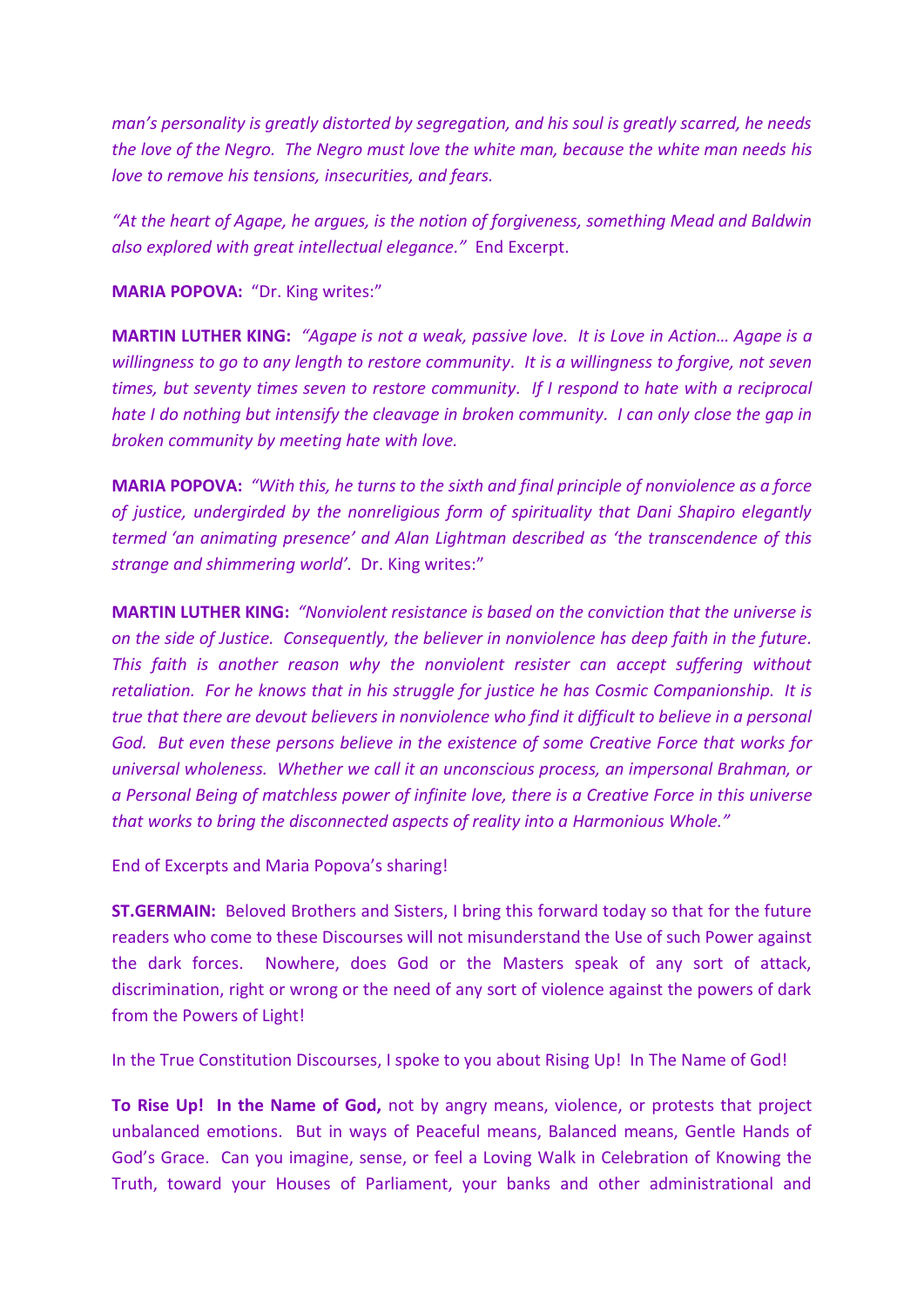economic institutions carrying the New 'I AM' One World Nation Flag. Just to share your Joy, Share the Sacred Cosmic White Fire Light with all Dear Souls, nothing more! A Flag that shall Speak for you! A Symbol of God's Grace and Eternal Power, that shall be Delivered by the Elementals, Devas and Angelic Host while upholding the Cosmic Laws? These Dear God Intelligences Know not of man's laws and are Bound by the Covenant They have to Their Work of cleaning up man's errors and ways that oppose these Laws of Peace, Love, Wisdom, Abundance and Divine Justice.

Dear Friends, You will only have to Direct these Dear Ones, through your own Decrees through your own Divine Resonances and Light Quotients and then step back and **'Let Go and Let God do the Work'!** This is not your Responsibility to deal with, but it is the Responses you give that will make the difference. How do you Respond? In Love and Grace. Anything else will only antagonize and create reactions. This is not about fighting or trying to siege control from those in control. It is about Love, for Love IS Eternal, It is about Truth, For Truth IS Eternal. Love and Truth are of God, and It Is God that shall Claim the Mighty Victory over all Imbalances within the world, not you as human beings! It is for these reasons that the New Christ Councils shall be formed around the world where the New Governments will be Created to Administer to the Needs of the New 'I AM' One World Nation. These Governments will not be made up of human beings holding onto human consciousness, but Christed Beings Adhering to the Cosmic and Universal Laws and in Accordance with God's Will.

And Lord Michael said in His ENACA Discourse on the Re-Ordering Process,

*"And now, may the Dove, the Voice of the Dove, the Divine Language of Light, bring down the Living Scripture from the Divine Eye of God. And may You, as the Family of God, offer the Chalice to the World, that they may drink of the Manna and the Soma; for this is Your Body, and this is Your Blood, at the Table of the First Supper.* 

*"The Chrism Oils shall be upon Your head, and You shall dwell in the House of the Lord Forever. And the Divine God Flame shall be upon You Forever. And the Divine White Garments will be upon You Forever. And the Divine Language and Vibration and Song of Shekinah will Weave through You, Forever. Let it continue, to Flow through You, Flow over You, Flow under You, to the Left side and the Right side.* 

*"Let 'You' Become the Host, the body of the Adam/Lilith Kadmon, the Holy Sacrament, the Garment of Light, which is put on the believer, the seeker, the teacher, when He and She takes off the old garments of flesh!* 

*"Christ Jesus, Michael, Melchizedek and Metatron shall be with You, and Grace and Truth will meet together with a kiss of Agape… Divine Love… and Divine Breath… and Divine Joy… as We Sing unto all: Take of My Breath, Take of My Light, Take of My Crown of Glory, Oh Blessed Ones in the Family of God, in the Work of David, in the Works of Jesus, Metatron, Melchizedek and Michael, together with 'Israel' in the Higher Worlds and in the lower worlds and in all*